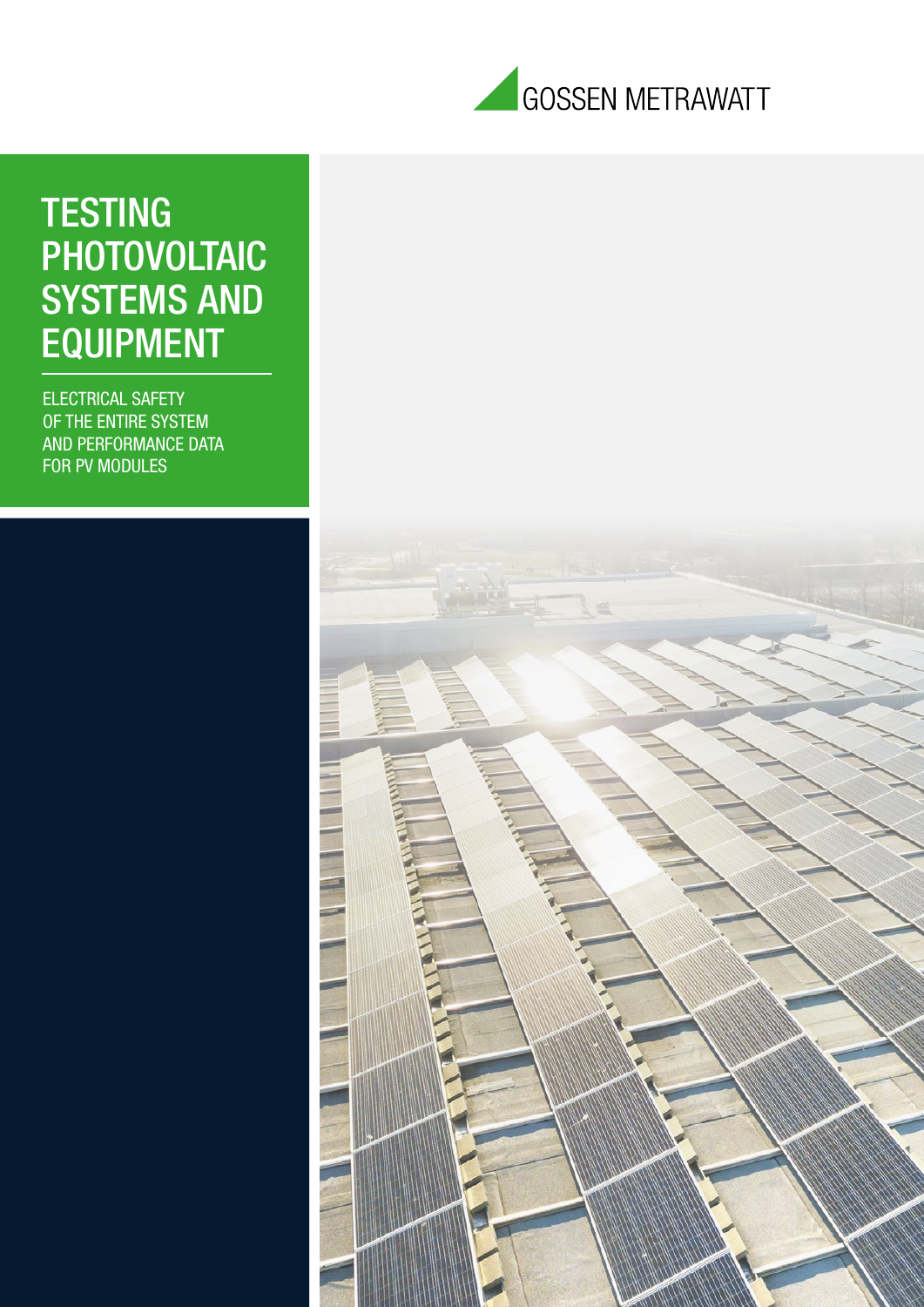# TESTING PHOTOVOLTAIC SYSTEMS AND EQUIPMENT

The field of photovoltaics has experienced rapid development since its beginnings in recent years. Insight and growing knowledge regarding the finite nature of fossil fuels and nuclear energy sources, as well as their consequences for the environment, have reawakened interest in solar technology.

Studies reveal that current use of photovoltaics is only the beginning of much more widespread, continuous growth. The German renewable energies act (EEG) supports environmentally friendly, self-generated electrical power. In actual practice, uncertainty often prevails as to which normative requirements must be observed when installing and troubleshooting PV systems.

### TESTING PV SYSTEMS

A photovoltaic system (PV system) is a solar power installation which makes use of solar cells to convert a portion of the sun's rays into electrical power. A largescale solar power system is called a solar power plant. The typical, direct means of energy conversion used by these systems is known as photovoltaics. PV systems are electrical installations and are thus subject to DIN VDE 0100 and DGUV regulation 3. PV systems are also work equipment in accordance with the German ordinance on industrial safety and health (BetrSichV). The electrotechnical components of a PV system are electrical operating equipment and must therefore be operated, maintained and tested in accordance with generally recognized codes of practice.



Solar System in Single Family House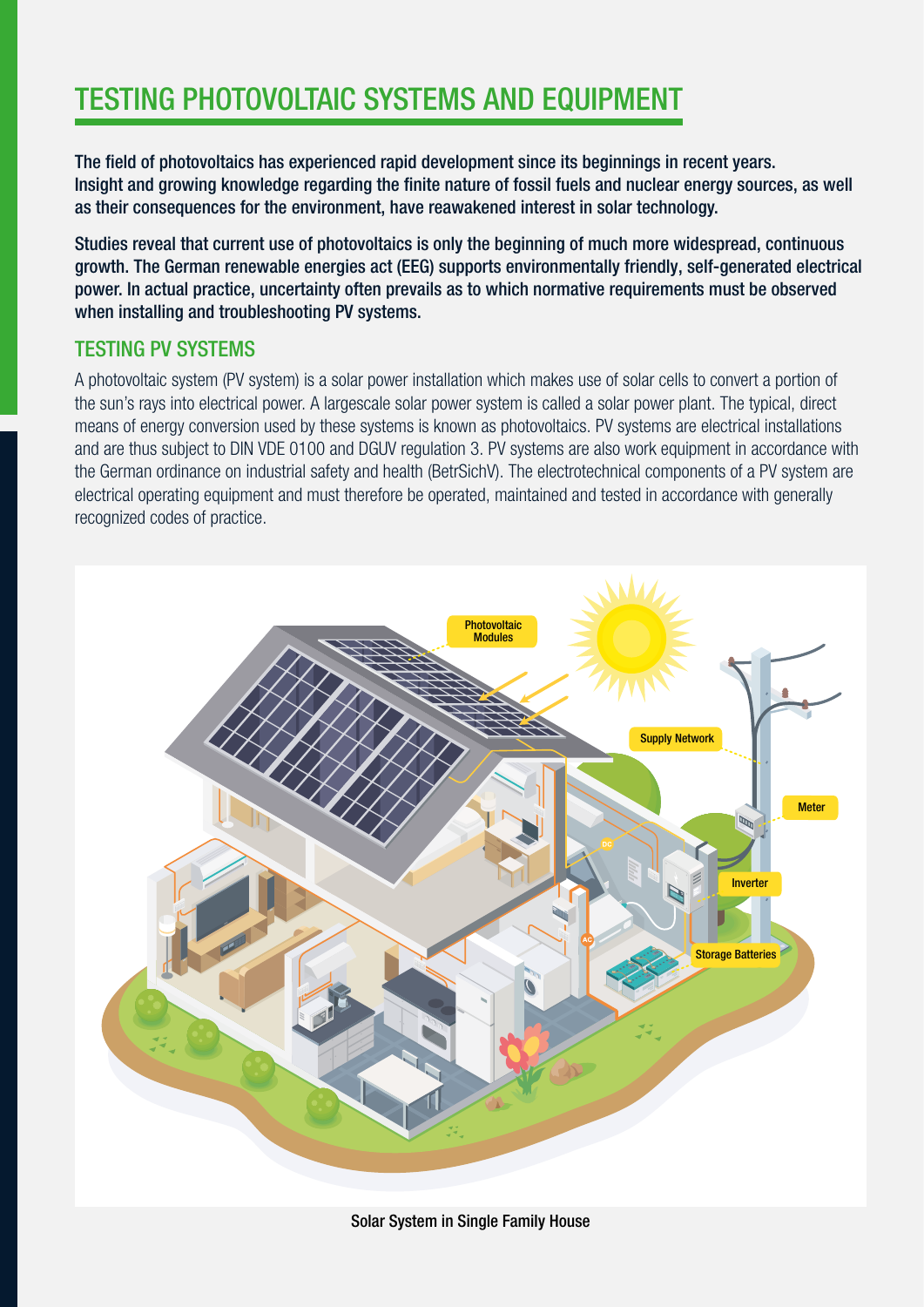### PHOTOVOLTAIC MODULES

Photovoltaic modules, or PV modules for short, are the most important component of a photovoltaic system because they convert sunlight into usable electrical power. Each module consists of numerous interconnected solar cells, which are usually made of silicon.

The best known types are crystalline modules and thin-film modules. Crystalline modules are especially popular because thin-film modules are significantly less efficient.

- 1) The upper silicon layer is negatively doped (n-layer).
- 2) The bottom silicon layer is positively doped (p-layer).
- 3) Excess electrons bind loosely to vacancies in the boundary region (p-n junction).
- 4) A continuously active electric field is generated between the upper and lower contact surfaces.
- 5) Photons (light quanta, "sun rays") penetrate into the transition layer.



- 6) Photons with sufficient amounts of energy transfer energy to the electrons in the neutral zone. This releases the respective electrons from their bond. The electrons drift upward and the vacancies drift downward. Voltage and usable current are generated as long as photons continuously generate free charge carriers.
- 7) The "electron" current flows through the "outer circuit" to the cell's lower contact surface.

#### Monocrystalline Solar Cells:

Monocrystalline solar cells are easily recognizable due to their dark blue to black color. This color results from the manufacturing process. With this type of solar cell, the silicon wafer is produced from just a single silicon crystal. A silicon wafer serves as the substrate for all types of solar cells.

#### Polycrystalline Solar Cells:

Polycrystalline solar cells are comprised of not just one silicon crystal, but rather several. Various blocks of crystals are produced and then lined up next to each other. The resultant cell is cheaper, but it's less efficient as well.

#### Thin-Film Modules:

Thin-film modules don't have a crystalline structure. Only a thin layer of silicon and other substances is applied during the production process. Thin-film modules are much less expensive and lighter, but they're less efficient as well.

#### CIGS Modules:

These are a special type of thin-film module. Copper indium gallium (di)selenide (CIGS) is used in the thin-film modules. This results in significantly increased efficiency, but also in much higher production costs.

|                      |                | Monocrystalline                |                          | Polycrystalline                       | Thin-Film |                                                           | <b>CIGS</b>    |                                       |
|----------------------|----------------|--------------------------------|--------------------------|---------------------------------------|-----------|-----------------------------------------------------------|----------------|---------------------------------------|
| Advantages           | $\ddot{}$      | Highly efficient (approx. 21%) | $+$                      | Moderately efficient<br>(approx. 16%) |           | Lightweight                                               | ٠              | Moderately efficient<br>(approx. 17%) |
|                      | ٠              | Minimal surface area           |                          | Low production costs                  | +         | Low production costs                                      |                | Lightweight                           |
| <b>Disadvantages</b> | $\blacksquare$ | High production costs          | $\overline{\phantom{0}}$ | Moderate surface area                 | -         | Minimal efficiency (approx. 7%)<br>and large surface area | $\overline{a}$ | High production costs                 |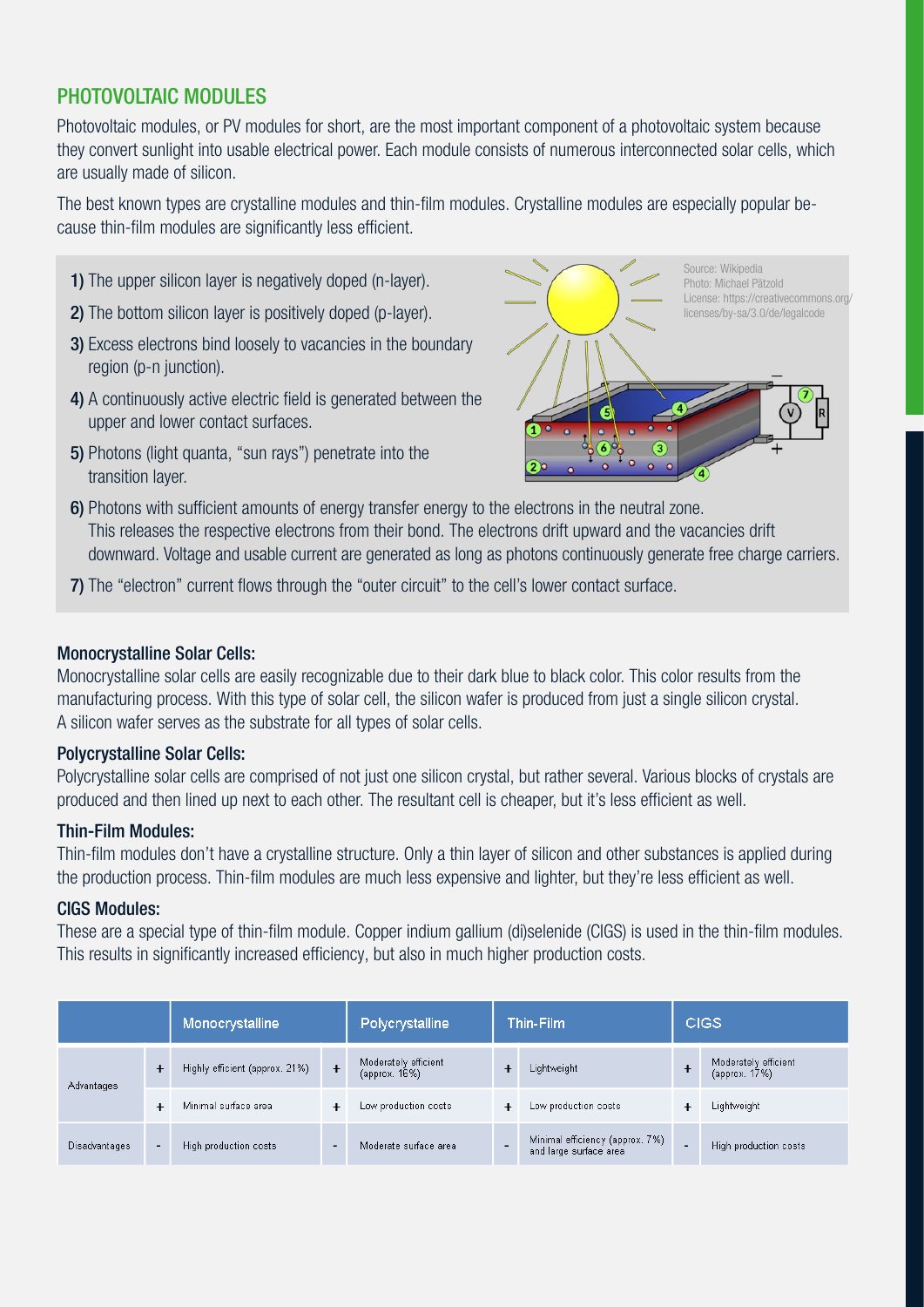#### TESTING PV SYSTEMS

Solar systems are technical installations with a certain degree of complexity and are often installed in difficultto-access areas (roofs on houses and industrial facilities, remote outdoor sites etc.). They have to function reliably and be dependably safeguarded against accident hazards for persons.

Regulation DGUV V3, stipulated by German public accident insurance for the testing of electrical systems for the purpose of accident prevention, and technical rule TRBS 1201 regarding operational safety for the testing and inspection of work equipment and systems requiring monitoring constitute the basis for the testing of solar systems.

Valid test intervals and test criteria for entire systems are summarized in VDE standards VDE 0105-100, VDE 0100- 600 and VDE 0126-23 of the Association of German Electrical Engineers. All solar systems must be fully tested every four years in accordance with these criteria.



System Inspected – Affix Inspection Seal

The following steps are completed during inspection of a solar system:

- Visual inspection of the equipment for damage and defects on insulation and cable harnesses
- $\blacksquare$  Thorough functions test including the inverter
- Detailed comparison of the existing system configuration with documented data: If structural changes have been made to the system, they have to be listed in a verifiable manner.
- Thorough metrological inspection: Insulation resistance, open-circuit voltage, short-circuit current, total system power, low-impedance connections and protective equipotential bonding, which is particularly important for safety reasons, are measured.
- Testing the effectiveness of protective measures for the system constitutes a separate inspection step: Even a small photovoltaic system generates powerful direct currents in the cable connections and couplings, contact with which can be life-threatening.
- n As a final step, the system is subjected to thorough functions testing: Are measured values consistent with momentary solar irradiance? Is the inverter functioning properly? Is the bidirectional remote control connection to the direct marketer functional, which is mandatory for larger plants? Are supply data provided and are control station switching pulses implemented?



PROFITEST PV SUN (characteristic curve tracing) und PROFITEST PV 1500 Test Instruments for PV Systems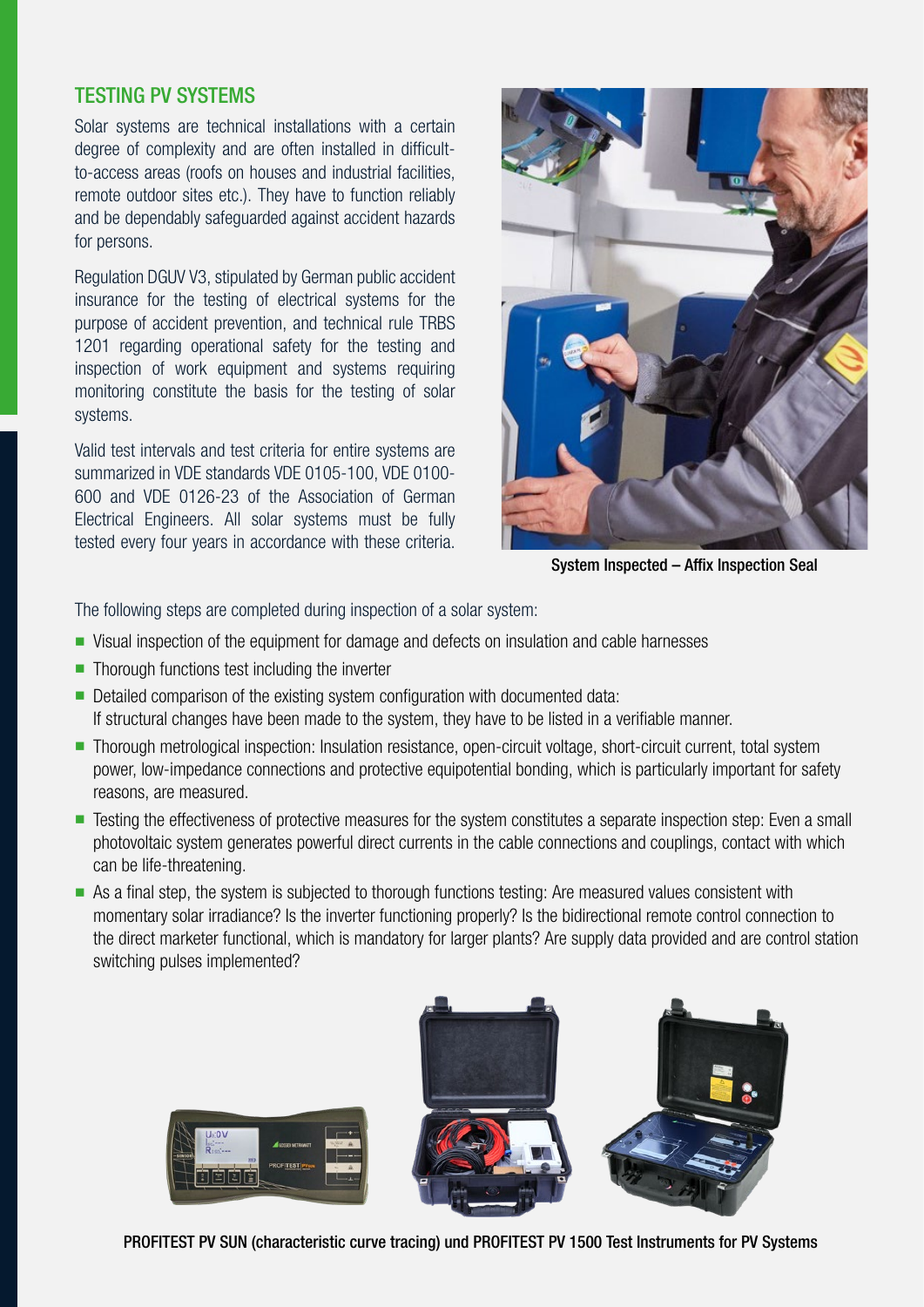# TESTING PV SYSTEMS

#### **Startup**

The party responsible for setting up the PV system must write a report for each start-up procedure. Important report content includes measured values and system data.

Documenting the measured values:

- $\blacksquare$  Insulation resistance on the DC side
- $\blacksquare$  Earth resistance of the system
- Open-circuit voltage of the generator
- $\blacksquare$  Open-circuit voltage of the string
- $\blacksquare$  Short-circuit current of the string
- Voltage drop via diode and fuse for systems with string diodes/fuses (generator terminal boxes)
- Optional measurement of the characteristic curves of the individual strings
- **•** Preparation of thermograms for the PV generator, as well as switchgear and fusing

#### Requirements for System Documentation per VDE 0126-23-1 / IEC 62446-1

After installation or periodic testing of grid-connected PV systems, documentation with basic system data must be prepared for the customer, the inspector or the maintenance engineers.

Basic system data:

- Rated system power (kW DC or kVA AC)
- PV modules and inverter (model, manufacturer and quantity)
- $\blacksquare$  Date of installation and initial start-up
- $\blacksquare$  Customer name
- $\blacksquare$  Address of installation location

Information concerning the system developer:

■ Company name, contact person, address, phone number and e-mail address

Information concerning the system installer:

■ Company name, contact person, address, phone number and e-mail address



Junction Box Thermogram





# Author

DIRK CORDT Marketing Manager Gossen Metrawatt GmbH